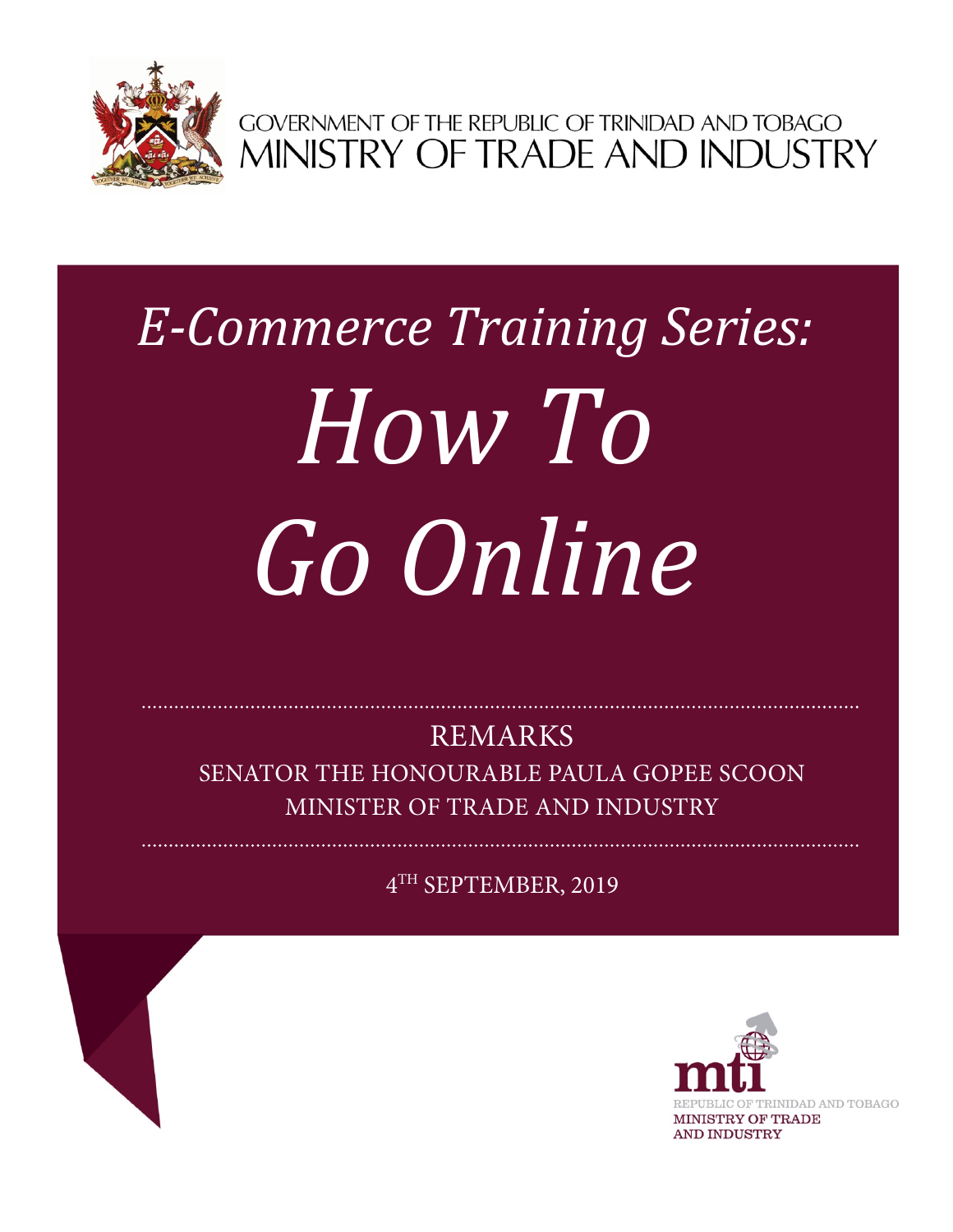## **Salutations**

- Mr. Dietrich Guichard, Chief Executive Officer exporTT
- Mr. Tracey Hackshaw, Course Facilitator
- Course participants
- Staff of exporTT and the Ministry of Trade and Industry
- Specially invited guests
- Members of the media
- Ladies and gentlemen

## Good morning

It is my distinct pleasure to welcome you today to the launch of this E-commerce Training Series that is being hosted by the Ministry of Trade and Industry in collaboration with our National Export Promotion Agency, exporTT. Today's launch is the first of a series of training sessions to promote the use of ecommerce as a platform for bolstering market share locally, regionally and internationally. This is in keeping with the Government's commitment to develop globally competitive businesses as outlined under **Theme IV** of the country's National Development Strategy (NDS) 2016-2030 – **Vision 2030**.

## **Impact and Importance of e-Commerce Globally**

E-commerce is big business globally and continues to grow at unprecedented rates when compared to the traditional means of doing business. **To persons who wish to grow their businesses, using e-commerce is not a luxury, rather it is a necessity.** 

According to a 2019 report from the United Nations Conference for Trade and Development (UNCTAD), global e-commerce sales grew by 13% in 2017, hitting an estimated US\$29 trillion<sup>1</sup>. At the same time, a similar spike was seen in the number of online shoppers utilizing e-commerce. This value jumped by 12% and stood at 1.3 billion people, or one quarter of the world's population. As a result, cross-border business-to-consumer (B2C) sales reached an estimated \$412 billion, accounting for almost 11% of total B2C e-commerce- a 4% hike on the previous year's numbers. These figures show that **ecommerce can be used as a mechanism for creating export opportunities.**

The internet has become a critical pillar of national economic transformation. Utilizing the internet in business enhances the competitiveness and efficiency of firms, and also gives rise to new economic opportunities. It offers automated and instantaneous operations to domestic businesses, enhanced participation in international value chains, increased market access and reach, improved efficiencies, low barriers to entry and lower transaction costs.

<span id="page-1-0"></span> $<sup>1</sup>$  UNCTAD figures as at March 2019.</sup>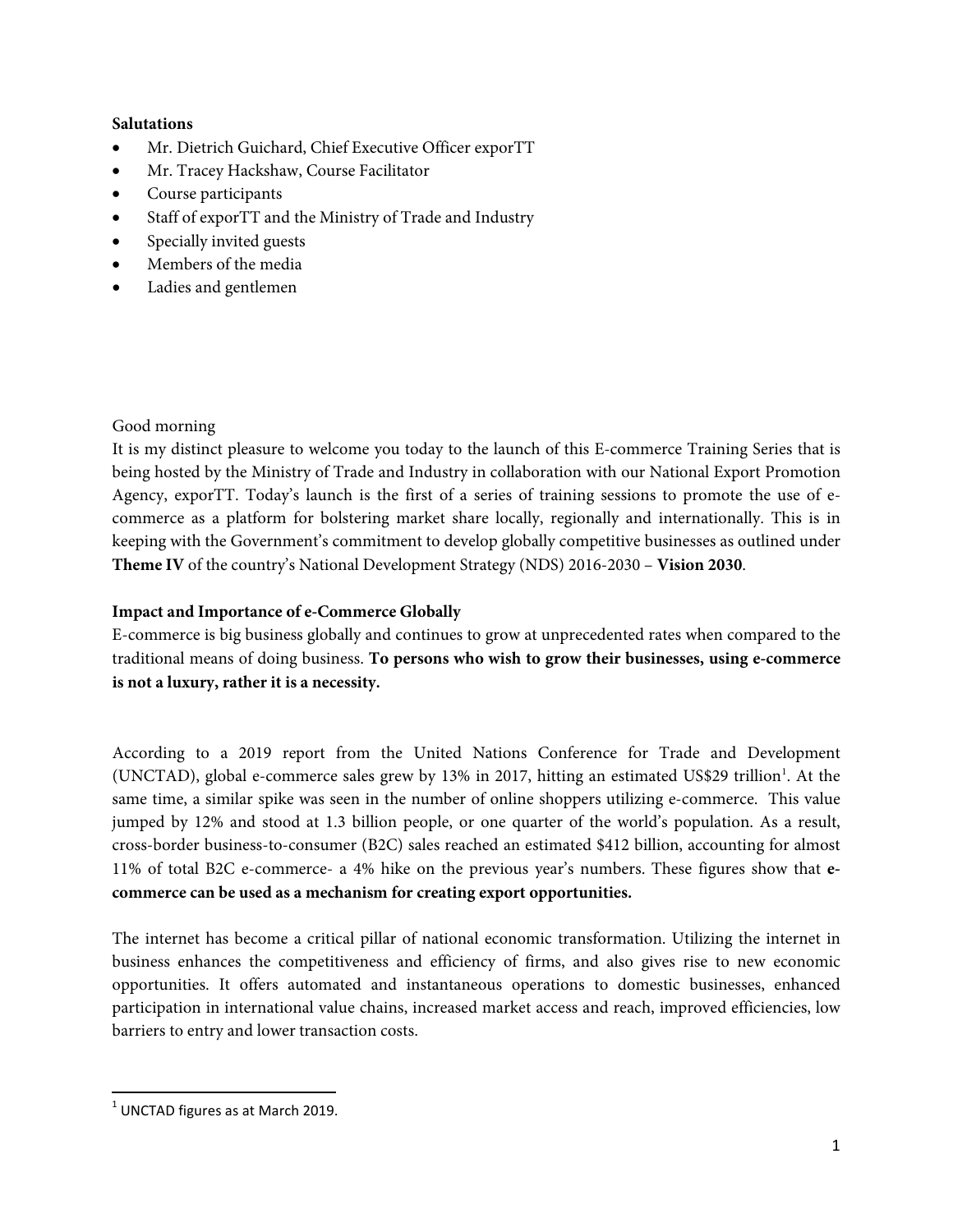It is an increasingly significant **driver of economic growth and international trade.** It is therefore imperative that we recognize and respond to the reality of the digital transformation that is changing the way we live.

Businesses operating in Trinidad and Tobago - a small country with a limited domestic market- must continue looking outward to sustain growth. The internet has the potential to achieve this by expanding opportunities for entrepreneurship and promoting inclusive economic growth even with limited capital. The rise of online shopping and e-commerce more generally, has opened and continues to open the doors to countless entrepreneurs especially Micr0, Small and Medium-sized Enterprises (MSMEs).

MSMEs are an essential pillar of any economy and comprise approximately 80% of the businesses locally. They create job opportunities and represents an important channel for economic and social participation and upward mobility, by allowing disadvantaged or marginalized groups, including young people, women, seniors and the disabled to create their own prospects and participate in the economy.

Recognizing this, the Ministry has focused its efforts on strengthening MSMEs with this series of training sessions designed to guide the entrepreneur through every facet of the online process.

# **E-commerce in T&T**

The Government has recognized the invaluable contribution of e-commerce to businesses in terms of reduced time, cost and bureaucracy. To this end, the Ministry of Trade and Industry developed a National E-commerce Strategy in 2017 that was subsequently approved by the Cabinet.

In rolling out the National E-commerce Strategy, the Ministry of Trade and Industry hosted an oversubscribed forum entitled "Empowering Entrepreneurs through e-Commerce and e-Services" in March 2019. That event was the forerunner to this training series. At the Forum, feedback provided by stakeholders highlighted the need for greater capacity building activities to address some impediments in the area. Consequently, this series of training sessions has been specifically tailored to address the gaps identified by local entrepreneurs.

Today's launch represents the first of six (6) training sessions in e-commerce focusing on the sub-themes of: *How to Go Online and How to Market your Goods and Services Online* –three (3) sessions each starting in September, 2019 and concluding in November, 2019. Each session will train approximately 30 persons, with an estimated 180 persons therefore benefitting from these training sessions. The fact that all workshops are fully booked is indicative of the high demand.

Relatedly, many initiatives have already been implemented or are currently underway by the Government to boost the use of e-commerce by businesses locally. The Ministry, in collaboration with exporTT, is now offering a Co-Financing Grant Facility for first-time website development and e-commerce platform development. Once you qualify, you will be able to receive funding up to 50% of your expenditure (up to a limit of TT\$35,000).